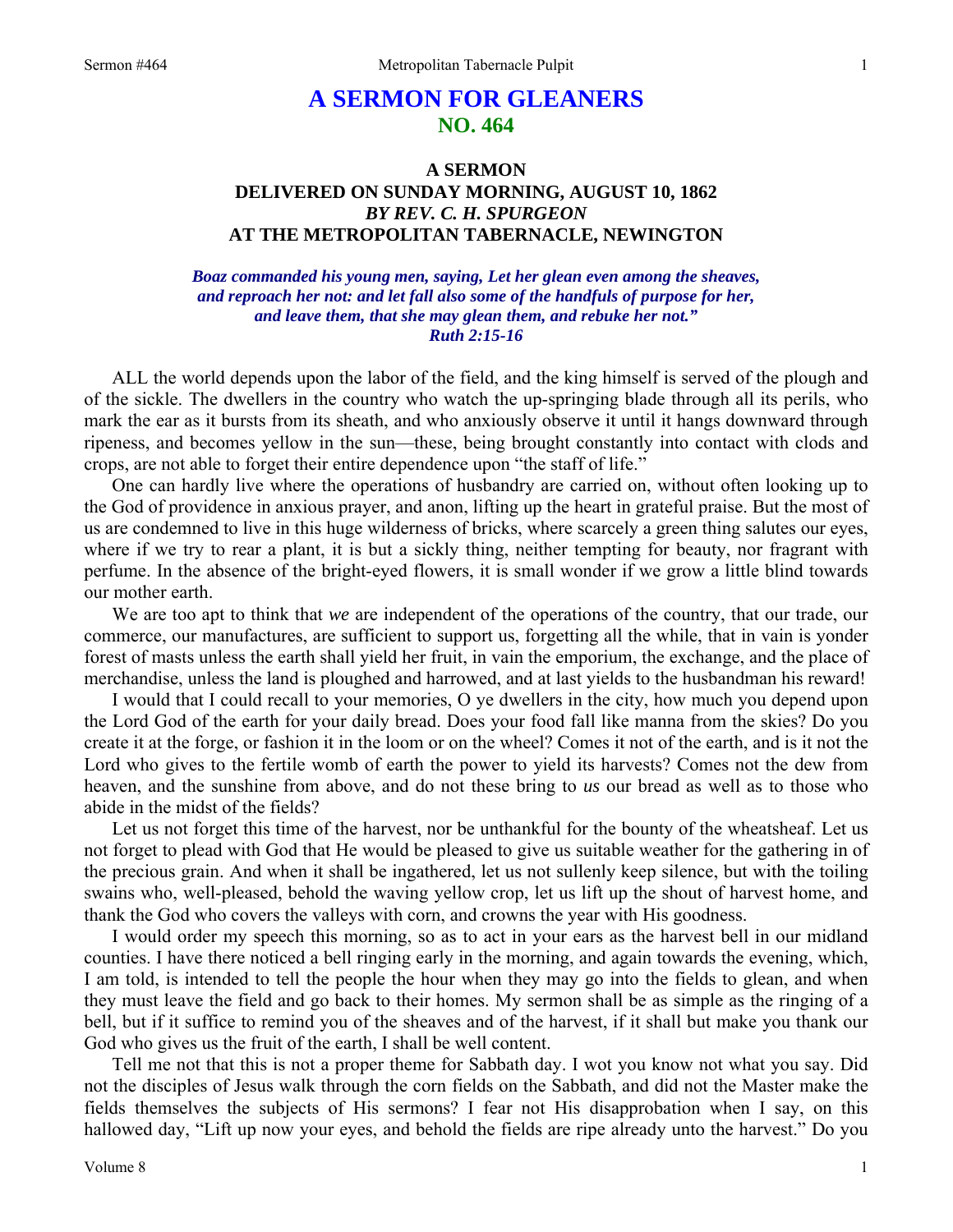think that the outward creation is sinful, and that God would be worshipped on Sabbaths with closed eyes and vacant faces, which must not look on flowers and fields? There is no impurity in green grass, or flowers, or sailing clouds, or rippling waves, or ripening corn.

To the believing ear, the footsteps of the Bountiful Father are everywhere audible, and the revolving seasons do but reveal the varied attributes of God. We may gather from every rustling ear a song, and listen in every harvest field to a sermon which angels might stoop to hear. 'Tis no unhallowed theme. Come with me to the harvest field—may the Master come with us—and let us talk awhile of other things than harvests, though the harvest shall be the metaphor on which we will fashion our speech.

A word or two about the gleaning. Under the Jewish dispensation, gleaning was one of the rights of the people. The farmer was forbidden to reap the corners of the field, and if he should have left a sheaf by oversight in the field, he must not go back for it, it was to be left for the widow and the fatherless, and the poor that dwelt in the land.

Nay, the rights of gleaning went further than wheat and barley, the olive tree was to be beaten but once, and they were to leave the gleanings to the poor. So with the vintage, when they gathered the grapes, they were not utterly to clean the branches of the vines, but leave sufficient to give a taste of the delicious fruit to the poorest of the land.

I would not have our Christian husbandmen less liberal under the Gospel dispensation than the farmers were under the Mosaic law. As Boaz, in his generosity gave to Ruth more than she could legally claim, so let no possessor of the soil be questioning about the legal rights of the poor to gleaning, but let him open his gates sooner than the Jewish husbandman would have done, and let him sometimes bid his men leave handfuls on purpose for the poor.

Grieved am I to observe that the custom grows with many farmers nowadays to rake their fields and get all they can from the poor of the village, and I believe some would rake the stubble seven times if they could but get one ear more, and leave less for gleaning.

I would not gather into my barn, were I a farmer, a sheaf, every ear of which rustled with the cries of the poor. I would not have the poor man's curse for all the rich man's field, nor make the poor dwellers in the village dissatisfied the whole year round because of a paltry handful of corn which I had added to the stock of my bursting barns.

Specially you who are Christian men, I repeat it in your hearing—be not less liberal than was the Jew, and if of old when there were types and shadows they left good gleanings for the poor, scatter you with a liberal hand now that we have come to the substance and the fullness of the Gospel. Rob not the poor man of his little, but earn his blessing by your abundant generosity in the time of reaping your fields.

I have now to invite you to other fields than these. I would bring you to the field of Gospel truth. My Master is the Boaz. See here, in this precious Book is a field full of truthful promises, of blessings rich and ripe. The Master stands at the gate, and affords us welcome. Strong men, full of faith, like reapers, reap their sheaves, and gather in their armfuls.

Would you were all reapers, for the harvest truly is plenteous. But if not reapers, may you be as the maidens of Boaz. I see some servants who do not so much reap themselves as partake of that which others have reaped. I know we have many in this church who are glad to eat the sweets and feed upon the fat things of the kingdom when they are brought forth each Sabbath day in the ministry of the Word.

But I see trembling yonder outside the gate, a little company to whom I am to address myself today, they are not reapers, they have not strength enough of faith to take the big sheaves, they are not as yet like household servants. They are not peaceful enough in their consciences to sit down and eat, and dip their morsel in the vinegar and be satisfied, but they are *gleaners*, and they are saying, as they stand at the gate, "Would that I might find favor in the sight of my Lord, that I might even glean in this field, for I should then be content if I might gather here and there an ear of Gospel grace."

2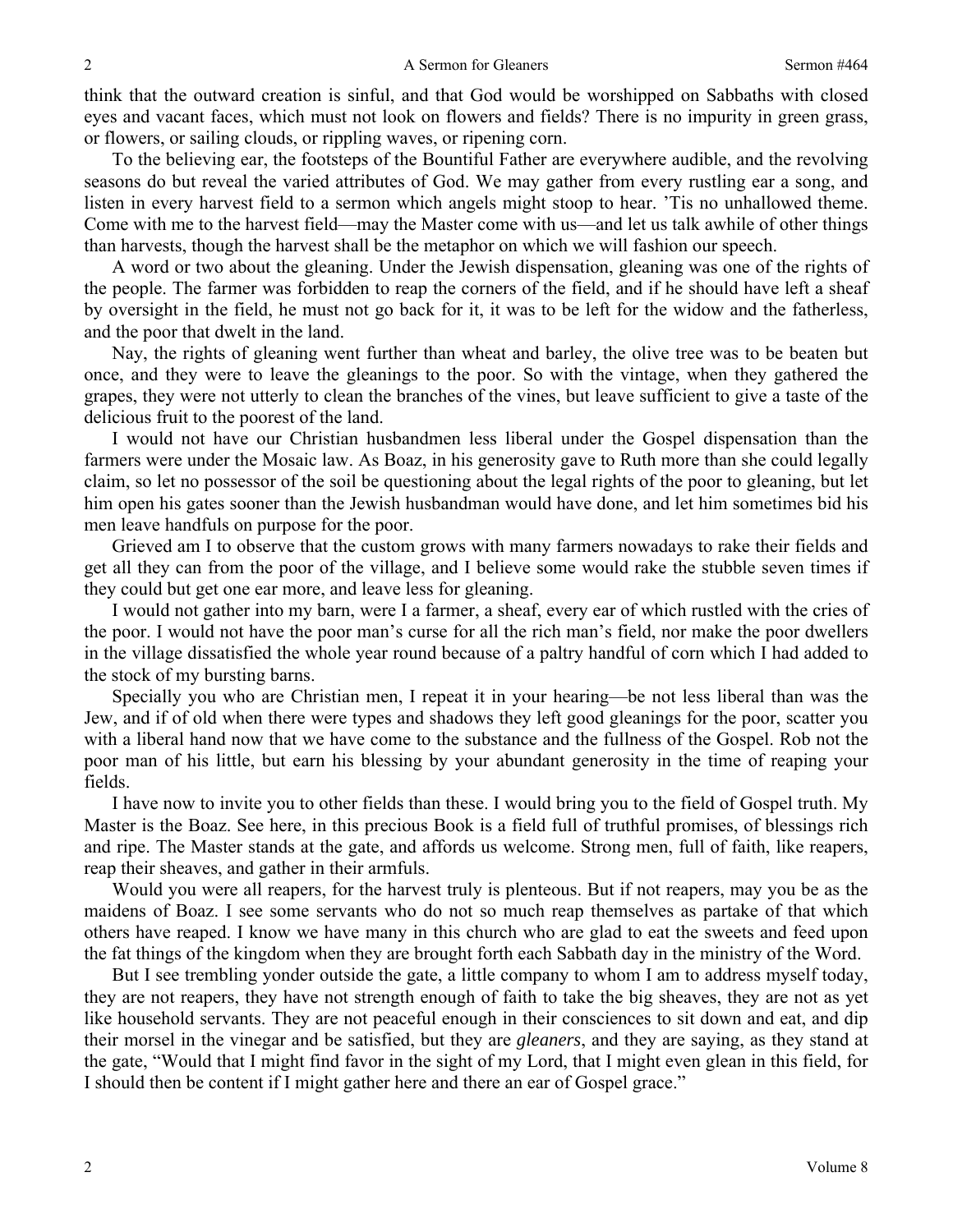I am sent to you. My Master sends me as one of His young men, and thus He bids me say to you, "Come into the field and glean wheresoever you will, and if in the gleaning you should grow strong and become reapers, reap and carry home the sheaves for yourselves."

**I.** First then, like Boaz, I shall ask the question, "WHO IS THIS DAMSEL?" in order that I may find out who these gleaners are who are invited into the fields of Christ, that they may glean the handfuls that are let fall on purpose for them.

"Who is this damsel?" The first answer is, *she is a Moabitess and a stranger*. Ah! I know you, poor timid heart! You say, "I am sprung of an evil stock, an heir of wrath even as others, my nature is depraved and vile, how can I hope, such a one as I am, that I should ever be allowed to go into the Master's field and glean of His good corn of grace? Oh! sir, did you know what I feel of my lost and helpless state, could you but perceive how base I am in my own eyes because I have been so long a stranger to God, and an alien from the commonwealth of Israel, I think you would scarce invite me to glean in the field at all."

Verily, my sister, you are the very person to whom I am sent, for it was a Moabitish damsel upon whom Boaz set his heart, and it was to her that he sent his message, "Abide thou fast by my maidens; go not in any other field."

But I ask again who this damsel is, and she answers, "I am not only by nature a stranger, *but I must confess that I am now in my condition miserable and poor*, I cannot buy Christ's grace, I can do nothing to win His love. Once I thought I had some good works, but now I have none. Once I relied upon ceremonies, but I have given them up, for I find no comfort in them. I am utterly poor—so poor, that I despair of ever in the future being richer than I am now. I am helpless, I am hopeless, I am nothing, yea, I am less than nothing. Alas! I am such a miserable beggar, that I am not worthy of the least of all His mercies."

Do you say this? Right glad am I then, to hear you use such language, for unto you, again, am I sent, and unto you am I bidden to give the gracious invitation—"Come into the field and glean even among the sheaves."

Now the gleaner whom I describe is not only in her own experience an alien and a stranger, and in her own present condition naked and poor, and miserable, *but she has, despite all this, a decision for the Lord God of Israel*.

I think I hear her say, "If I perish, I will perish looking to the cross of Christ, I have nothing of my own to bring, but I come just as I am. The Lord knows I have no other dependence but upon the blood and the finished righteousness of Jesus Christ. I forswear the gods of Moab in whom I once trusted, the world is now nothing to me, the pomp and vanities thereof have lost all their glory, as to myself, I abhor myself in dust and ashes. I would be Christ's, and if He will not have me, if I may not glean in His fields, I will never go elsewhere.

### *'If I perish I will pray, And perish only there.'"*

It is marvelous, the tenacity with which some of these timid souls will hold to Christ. Just as a man, the more fearful he is of sinking, clutches the plank with a more terrible earnestness, so have I seen some of these fearful souls lay hold on Jesus with a grip which neither death nor hell could unloose. Were the times of burning to come back again, many a wavering soul that can scarce say, "I know that my Redeemer liveth," would go singing to the stake, while many of those who are bold in words would prove cowardly in acts, and withdraw from Christ when it came to burning for Him.

Well, it is to you that I am sent, poor timid gleaner, come in, come into the field, and we will see if we cannot let fall some handfuls on purpose for you.

Our description, however, is far from being complete. *This gleaner is one who is exceedingly humble and self-emptied*. Just observe what she says when Boaz takes notice of her—"Who am I, that I should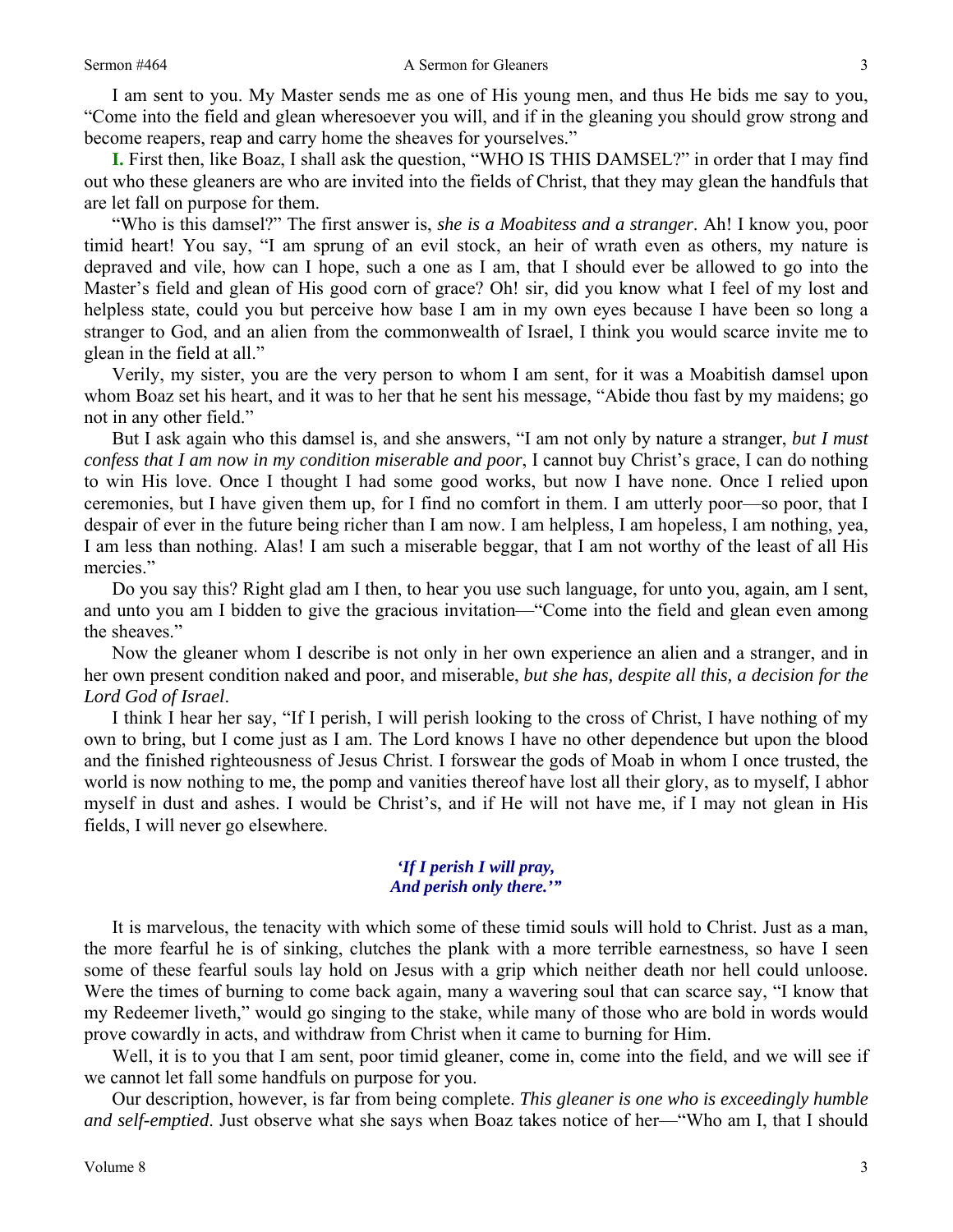find grace in thy sight, seeing that I am a stranger?" Ah! and the woman to whom I would speak this morning has such a low estimate of herself, that when she gets a grain of hope she thinks, "Ah! it is too good for me." When sometimes you half hope that Christ has loved you and given Himself for you, a sight of your unworthiness comes in, and you say, "No, this can hardly be, that such a one, so mean and so despicable as I, should ever be regarded by the lovely eyes of Christ my Lord."

I know you think not yourself to be pure, or fair, or lovely, and when you read such a passage as that, where Christ says of His spouse, "Thou art all fair, my love, there is no spot in thee," tears come in your eyes, for you say, "Alas! He will never say that of me, for 'I am all defiled with sin, all unholy and unclean.' Should He search the world through, He would not find a more worthless one than I, and should He turn the heap over again and again, he could not find one that less deserved to be the object of His pity than I, poor unworthy I."

Ay, but you are just the person to whom I am sent! Your Lord Jesus has heard of you, and He loves such as you are, for when you are little in your own eyes then are you great in His, and when you talk thus bashfully of yourself then He loves to hear your words, for they are words of truth.

In very deed, you are what you say you are, nothing but loathsomeness, and corruption, and depravity, and yet He who has loved you, notwithstanding all this, will never leave you till your corruption has been removed, till your loathsomeness has been washed away, till for deformity you have matchless beauty, and for unholiness His perfect righteousness. I say to you, even to you are we sent today.

Once again, *these gleaners have a very high opinion of those who are true Christians*. You notice Ruth says, "I am not like unto one of thy handmaidens." No, and my poor gleaner yonder, she thinks the saints of God are such a blessed people, she is not like one of them. When she gets into her black experience she says, "If I were a child of God I should never be like this." Knowing her vileness and her imperfections she cries, "Ah! if I were one of Christ's chosen, I should be much holier than I am. Though I love His saints, I cannot dare to hope that I shall ever be numbered with them—my goodness can never reach so high as to be joined with them in visible fellowship."

Ah! I know some of you feel that if you ever did get to heaven you would creep through some cranny in the door, and hide yourselves in some mouse hole far away, where none could see you. And today, though in truth you are the best of the saints, you think yourselves the vilest of the vile, for many there be that are very rich in grace who think themselves miserably poor. On the other hand, many who say, "I am rich and increased in goods, and have need of nothing," are naked, and poor, and miserable.

Poor Moabitess, long an alien, having gone far into sin, and now decided for Christ, with a sort of despairing hope that may be He will look upon you, today—even today, He speaks to you. Open your ear and hear Him, forget your kindred and your father's house, for He greatly desires you, and He would have you even now come to Him and be espoused unto Him forever.

I need not prolong our description of the gleaners to whom I speak. The Holy Ghost, I hope, will find some of you out, and may He press home the truth to your hearts.

**II.** Having beckoned to the gleaner, I shall now, like Boaz, ADDRESS THE REAPERS.

The ministers are the reapers, and thus speaks Boaz to them—"Let her glean, even among the sheaves, and reproach her not; let fall some of the handfuls of purpose for her, and leave them that she may glean them, and rebuke her not."

The first command Christ gives to His ministers is—"Rebuke her not." Ah! I fear me, my brethren in the ministry, that we have often rebuked where we ought to have comforted, and perhaps our unwise speeches, when we did not mean to do it, have been very hard blows to the afflicted in Zion. It is an ill thing for the strong cattle to push with horn and shoulder. We are very apt, unless we have much trial and trouble ourselves, to lose the lady's hand which is so necessary for a physician of souls. We keep the lion's heart, but oh! the tender hand and the downy fingers, we are not so ready to keep these in dealing with sore consciences.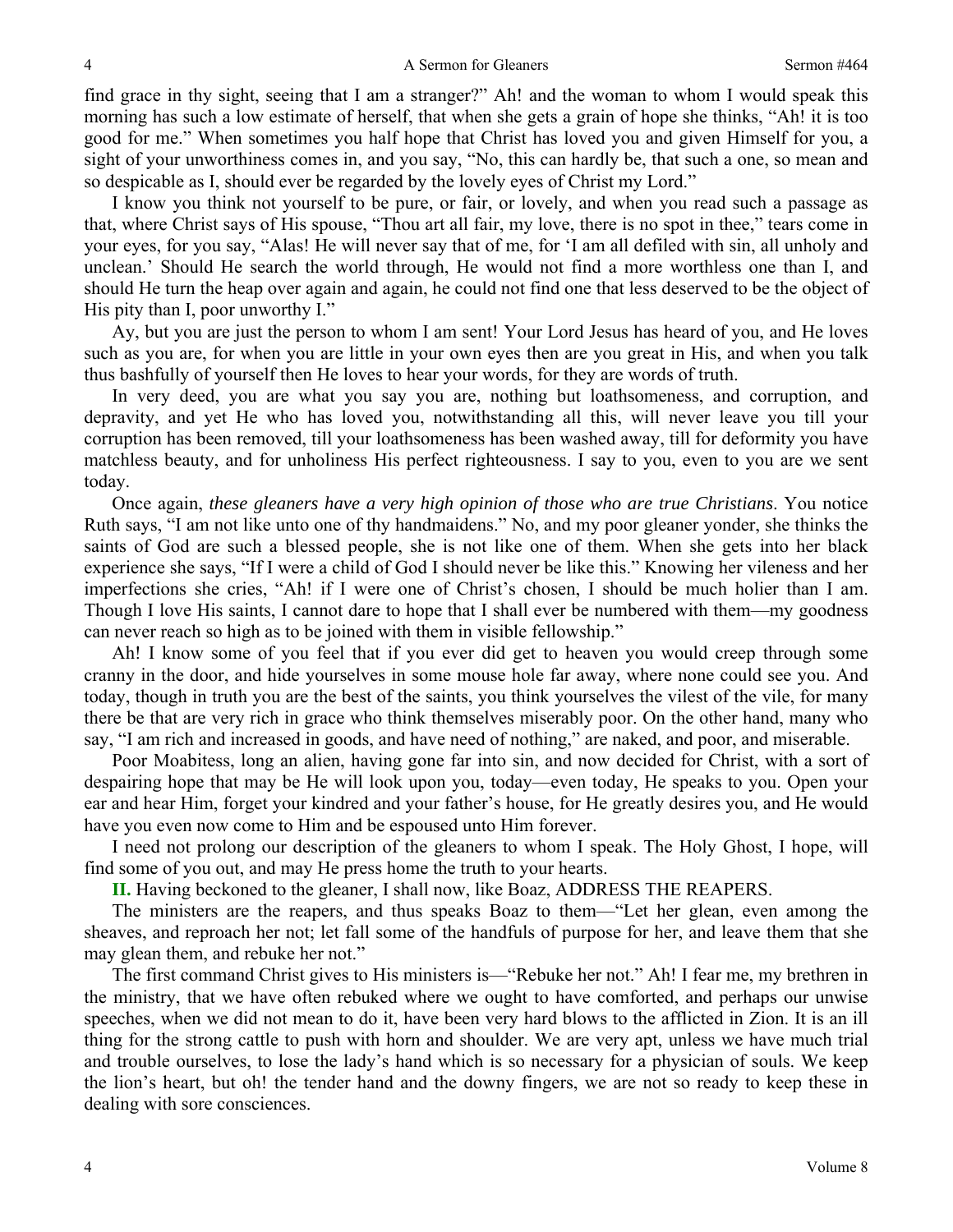#### Sermon #464 A Sermon for Gleaners

I know some preachers who never went to Martin Luther's school—they may have prayer and meditation, but they have never been schooled by temptation. And if we are not much tempted ourselves, if we are not emptied from vessel to vessel ourselves, we are in very great danger when we are dealing with these Ruths, lest we are hard with them, and rebuke and reproach them, when instead thereof we should hear the Master say, "Comfort ye, comfort ye my people; speak ye comfortably unto Jerusalem."

Now I take it that we do very much reproach these tender ones *when we set up standards in our ministry to which we tell them they must come or else perish*. Some do it in *experience*. I have heard old divines and like Elihu, I have been ready to rebuke my seniors when they have taught their experience, in all its length and breadth, as necessary for all the people of God. The experience of the advanced saint must never be set up as a standard for the young beginner.

There are mountains for us to climb when our bones are firm, but these mountains are not for babes. There are depths into which we are to dive when we have learned the art of plunging into them, but these are not for little children, who must be dandled on the knee, and fondled at the breast. When we describe some dark passage in our lives and say to the young convert—"You must have felt all this or you are not a child of God," we are reproaching when we ought to have comforted, and rebuking where we ought to have consoled.

So have I seen a standard of *grace* set up. Some Christians are eminent in their graces, their faith is valorous, their courage defies all danger, their hope is bright and sparkling like a diamond. But if in our preaching we tell young converts that their graces must be equal in luster to the fathers in the church, what do we do but rebuke Ruth when we ought to have let fall handfuls of corn for her to gather?

And so too, with regard to *doctrinal knowledge*. I have known some Christians well-schooled in these matters, and deeply read in theology who, when they meet with one who knows no more than this, that he is a sinner, and that Christ came to save sinners, will ask hard, wrinkled questions, which are more fit for an assembly of divines than for a babe in Christ. And because, forsooth, the little child cannot untie a Gordian knot, because the babe cannot crack the hard shells of these theological nuts, they send him away and say, "The root of the matter is not in you, you have not passed from death unto life."

Oh! let us not do this, dear brother reapers, let us sooner cut ourselves with our own sickle than cut Ruth therewith, let us rather be patient, and very tender, and receive the weak in the faith, as Christ has received them. Let us, like our Master, not overdrive the lambs, but carry them in our bosom, and gently lead them when they need our tenderness and our care.

There is also another way in which some rebuke these gleaners, who should rather be invited and comforted—that is, by denying their faith when it is mixed with unbelief. It is marvelous, it is miraculous, that a spark of faith can live in the midst of an ocean of unbelief. You will find men who, at times, fear that they believe nothing, in their own apprehension they are so beclouded and bemisted that they have lost their way, and do not know where they are, and yet they are true believers for all that.

Some of us have passed through crises of our being in which, if we had been asked our very name, we could hardly have told it, for we were so utterly distressed, so lost and cast away by reason of overwhelming blasphemies, or incessant temptations, that we could scarce tell our right hand from our left. And were we therefore without faith? Nay, there was still a little faith, there was an undying principle still within us when death had made us wretched men.

So we must not talk to these young beginners as though the uprising of their corruption disproved the indwelling of the Holy Spirit, but we must succour them. We may tell them of the dragons we have fought, and the giants we have slain, but we must use discretion even in this. And when they are in the Slough of Despond, we must not leave them to sink there up to their very necks, but go lend them our hand to pull them out. For they may be on the right road even in the slough, and they may still have their faces to Zion, though those faces may be besmeared with the mire and filth of that dreadful bog. Let us never rebuke or reproach these timid ones, but help and sustain them.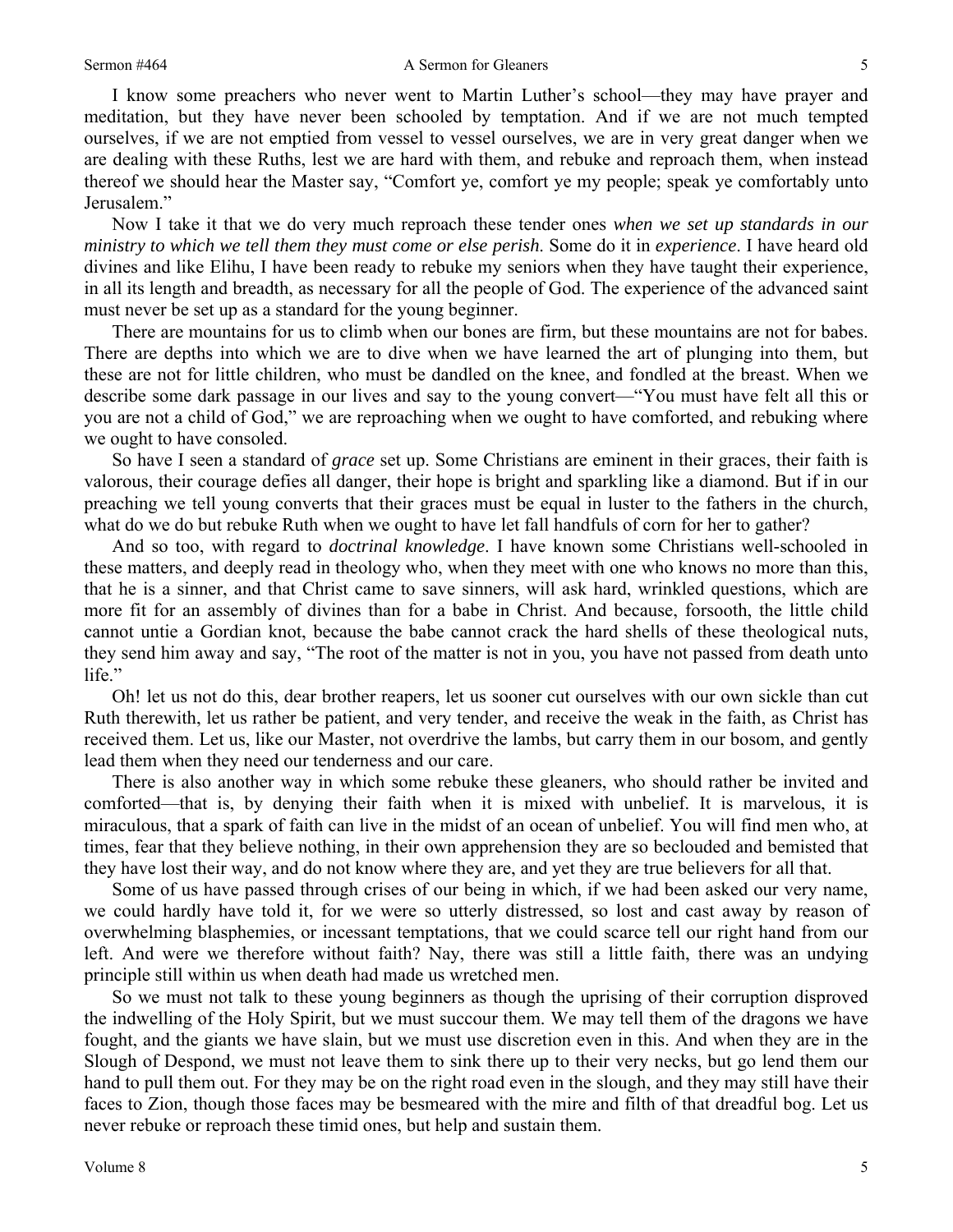But further, Boaz gave another exhortation to the reapers—"*Let fall handfuls of purpose for her*." In our ministry there should always be a corner cupboard for the tried and timid saints. I think there should never be a sermon without a Benjamin's mess for the children. There should be strong meat for the men, but there should always be milk for the babes. Ready to adapt our ministry to all sorts of people, if we forget any, we should never forget these!

My brother, would you minister to these gleaners? Let me remind you first, that our ministry most be *plain*, for these timid souls cannot feed on hard words. Dr. Manton once preached in St. Paul's Cathedral, and a great crowd went to listen to him. A poor man who had walked fifty miles to hear the good doctor, afterwards plucked him by the sleeve and said—"There was nothing for me this morning." The doctor had preached a very learned sermon, full of Greek and Latin quotations which the poor countryman could not understand, but the doctor had not expected him, and there was nothing for him.

I think there should always be in our ministry some things for poor Ruth, so plain and so simple that the wiseacres will turn up their noses and say, "What platitudes!" Never mind, if Ruth gets a handful of corn, our Master at the last shall know who did His errand best and served Him with a perfect heart.

And then, if plain, we must remember too, that it must be very *elementary*. We must be often laying again the foundation stone, teaching faith in Christ again and again, as Luther says, repeating justification by faith every Sunday, because men are so apt to forget it.

Oh! you fine preachers who elaborate your learned essays, who work all the week long to addle your own brains, and then spend the Sunday in muddling your hearers, would that you would remember these poor gleaners, who want none of your fine stuff, none of your glorious flights, none of your rounded periods, but who will be better far content if you will tell them that Jesus Christ came into the world to save sinners, and point their eyes to Calvary and bid them look and live.

We must let fall handfuls on purpose for the weak and ignorant. And then again, our preaching must be *evangelical*. Weeping eyes need Christ to dry them, tender hearts need Jesu's wounds to make them whole. A man who lives without temptation may enjoy a Sunday's sermon without Christ in it, but give me a man who is tempted in the week and I know he wants Christ, give me a man who has lost money in the week, or that has been subjected to ridicule for Christ's sake, and I know that you might as well offer him the husks that swine eat as offer him anything but Christ crucified visibly set forth before his eyes.

Oh! we must get back to this, all of us who are preachers, we must forget what we learned at college, we must leave behind what we pick up from learned books, and come out to tell Ruth just that which she most wants to hear, that Boaz welcomes her to the field, and bids her glean till her hands are full.

But then, brethren, you will notice that these reapers were to let handfuls fall *on purpose for her*. Well then, you reapers in God's field, let your preaching be very *personal*. Oh! I love it when I draw the bow not to do it at a venture, but to single out some troubled heart and speak to you all as though there were but one here, not pouring the oil over the wound, but coming up to the edge of the gaping sore to pour *in* the oil and wine.

These poor Ruths will not dare to take the corn unless we put it right in their way. They are so fearful, so timorous, that though it seem to be scattered for everybody, they think it cannot be for them, but if it be *there*, put *there* so that they cannot mistake it, then they say—"Well, that is for me, ay, that is what *I* have felt, that is what *I* want," and they cannot, unbelieving though they be, they cannot help stooping down and picking up the handful that is let fall *on purpose* for them.

Then, if it be so, our preaching must always be very *affectionate*, for if we let fall a handful with a scowling face, our Ruth will go to the other end of the field rather than pick it up. Oh! brethren in Christ, it is after all our sympathy with our fellow men which is the great engine the Holy Ghost uses in converting them.

It is not merely telling out the truth which is the power. God, if He had willed it, might have made statues which could preach, and they could have preached as well as we do, and infinitely better if the Lord had poured the words out of their cold lips, but He made *men* preachers that men might feel for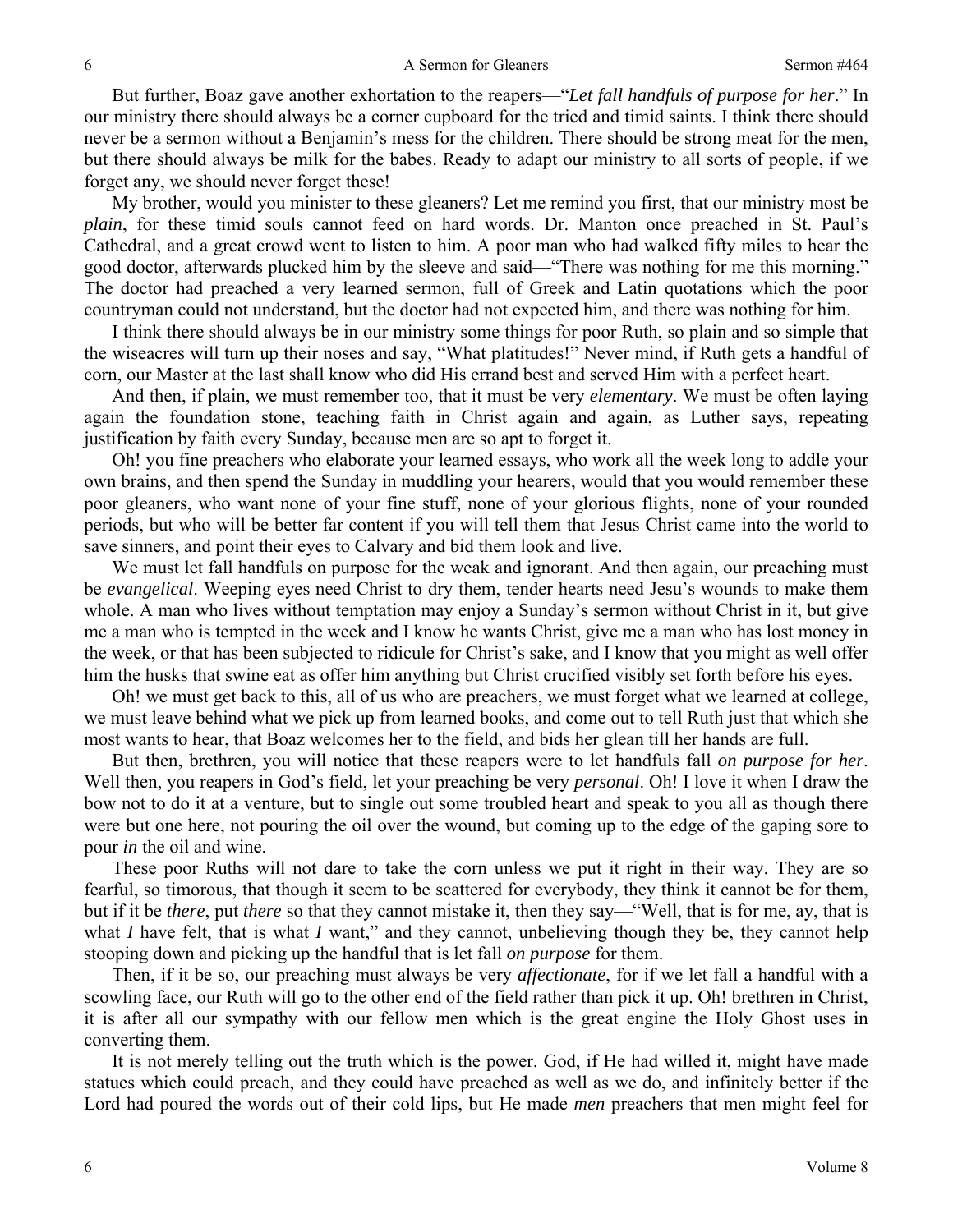men, and that our words might come out from our hearts, and so go glowing into the hearts of the afflicted.

Oh! let *us* then who are reapers for Christ, be very tender with poor Ruth, and often when we forget the strong and leave the mighty man to take care of himself, let us go to the gate to pull in the fainting Mercy, and invite Christiana and her little children to sit down and rest. So would I do this morning, and therefore I pass on to our third point.

**III.** As myself a reaper for Christ, I must try to follow the example of the reapers of Boaz, and LET FALL HANDFULS ON PURPOSE FOR THE GLEANER.

I am afraid I shall not be able to give you such handfuls as I would, but they shall come out of the right field. Oh! you timid and troubled heart, let me drop before you now *a handful of precious promises*. "He will not break the bruised reed, nor quench the smoking flax." Does not that suit your case? A reed, helpless, insignificant, and weak, a bruised reed, out of which no music can come, weaker than weakness itself, a reed, and that reed bruised! He will not break you, He who broke Rahab by His right hand will not break you.

You are like the smoking flax, no light, no warmth, comes from you, you are on the contrary, like flax that smokes, giving forth a foul, offensive smell. But He will not quench you, He will blow with His sweet breath of mercy till He fans you to a flame.

Do you need another? "Come unto me all ye that labour and are heavy laden, and I will give you rest; take my yoke upon you, and learn of me, for I am meek and lowly in heart, and ye shall find rest unto your souls." What soft words! Your heart is tender and the Master knows it, therefore He speaks so gently to you. Will you not listen, and obey Him, and come to Him, come to Him even now?

Hear him yet again—"Fear not, thou worm Jacob, I will help thee, saith the LORD, and thy redeemer, the Holy One of Israel." Or would you hear Jesus Christ speak to you again?—"Let not your heart be troubled: ye believe in God, believe also in me." Or again, "He is able to save unto the uttermost them that come unto God by him." Do you not remember ten thousand such passages as these?

"When thou passest through the rivers I will be with thee, and the floods shall not overflow thee; when thou goest through the fires thou shalt not be burned; neither shall the flame kindle upon thee." Or this, "Can a woman forget her sucking child that she should not have compassion on the son of her womb? Yea, she may forget, yet will I not forget thee." Or this, "I have blotted out thy sins like a cloud, and like a thick cloud thy transgressions." Or this, "Though your sins be as scarlet, they shall be as wool; though they be red like crimson they shall be whiter then snow." Or this, "The Spirit and the bride say Come, and let him that athirst Come, and whosoever will let him come and take the water of life freely."

Or this again, "Ho, every one that thirsteth, come ye to the waters, and ye that have no money, come and eat; yea, come, buy wine and milk, without money and without price." Oh! my Master's field is very rich, behold the handfuls. See, there they lie before you, poor timid soul. Gather them up, make them your own, for Jesus bids you take them. Be not too bashful, but take them, feed on them, and go on in the strength of this meat all your days.

Well, I have dropped a handful of promises, now let me try and scatter a *handful of doctrines*. But Ruth starts back, for she is afraid to glean in the wheat fields of doctrine.

Nay, but Ruth, here is the doctrine of election, come and glean that. Fear you not, poor timid soul, 'tis a sweet and blessed truth. Hear it—"God hath chosen the weak things of this world, and the things that are not hath God chosen to bring to nought the things that are." "I thank thee, O Father of heaven and earth, that thou hast hid these things from the wise and prudent, and hast revealed them unto babes." Does not that suit you, timid soul? Are you not as a babe, as a weak thing, and as a foolish thing? Oh, there is a handful on purpose for you, in the doctrine of electing love.

Hear you another, the doctrine of justification by faith—"not by works of righteousness which we have done he saveth us, but through Christ Jesus; we are saved through what Jesus hath done on our behalf." "He that believeth on him is not condemned, but hath everlasting life." What say you? Does not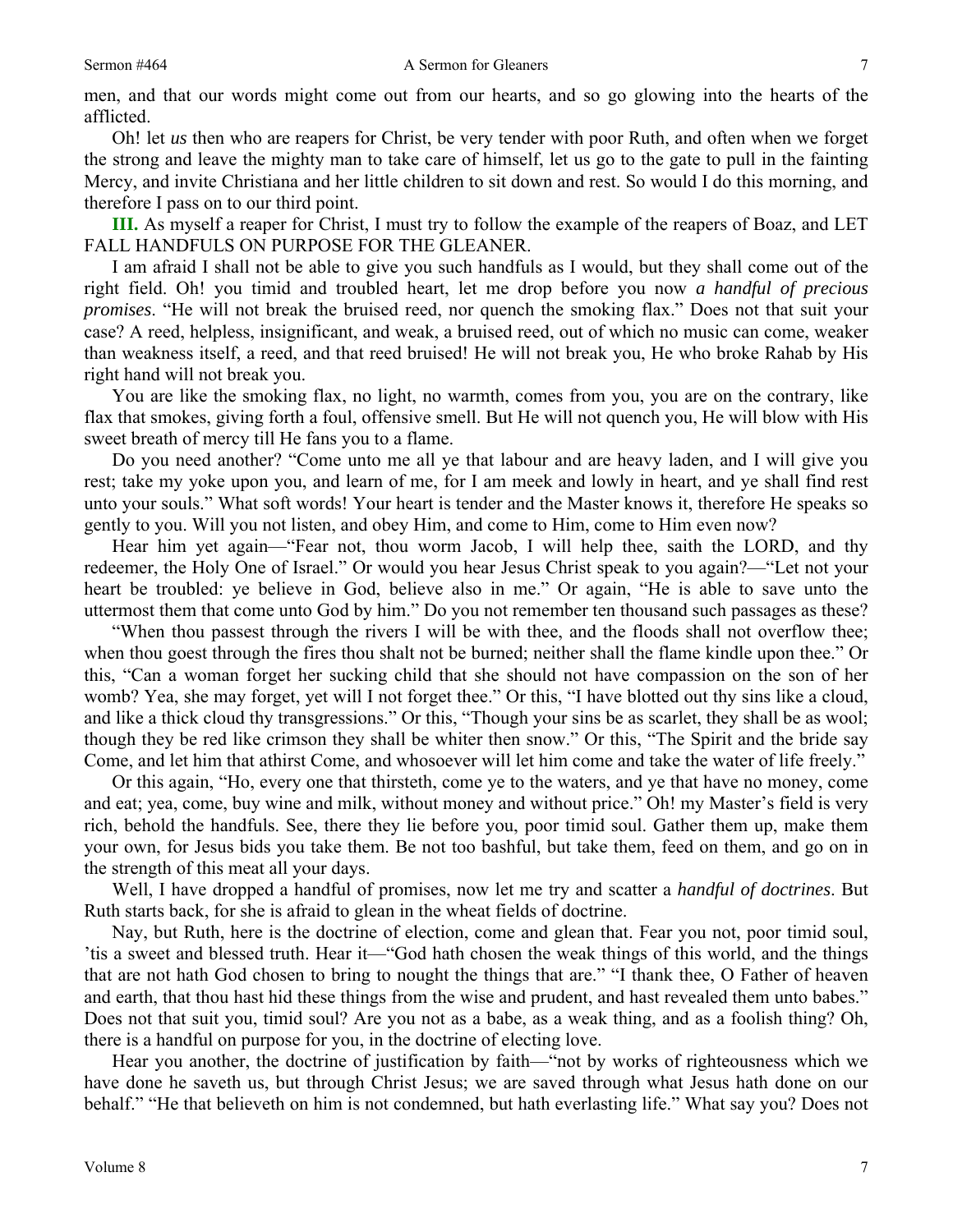that suit you? You have no good works, can you not trust Christ and *His* good works on your behalf. Is not this a handful on purpose for you?

"Yes but I fear," saith one, "that if I were saved I should yet fall away, for I am so weak." There is another handful for you—"I give unto my sheep eternal life, and they shall never perish, neither shall any pluck them out of my hand." "For I am persuaded, that neither death, nor life, nor angels, nor principalities, nor powers, nor things present, nor things to come, nor height, nor depth, nor any other creature shall be able to separate us from the love of God, which is in Christ Jesus." Is not this a handful on purpose for you? "I have made and I will bear, even I will carry; even unto hoar hairs I am he, and unto old age will I carry thee." What more do you want? I tell you, Ruth, there is not a single doctrine in Scripture which, if it be rightly understood, will not yield handfuls on purpose *for you.*

Indeed, my Master's Gospel, though it is a chariot in which a king may ride, is like an ambulance used on the field of battle, in which a man with broken limbs may ride comfortably too. Oh! it is soft riding when Christ carries in His arms, and He does this for such as you are. Broken in pieces all asunder, with your thoughts like a case of knives cutting your soul and conscience through and through, Christ has made His Gospel to suit *you.* 

The other day, when one of our brothers was sick of consumption, we sent him a waterbed to rest on, and the comfort it gave him was indeed delightful, but oh! Jesus Christ's bosom is something softer than that. Though you be never so weak, though you be like a sere leaf driven in the wind and broken of the tempest, you shall yet find perfect peace and quiet in the Gospel of our Lord Jesus Christ, for it is a Gospel *on purpose for you.*

Once more, we have some handfuls to drop that we have gathered in another field, we have been to promise field and to doctrine field, *now let us go to the field of experience*. Do you not know, Ruth, that your experience is no exception to the rule? There are thousands such as you are, and I too, who speak to you this morning, that you may know the truth of this matter, I tell you that once upon a time I stood like yourself shivering at the gate, and I said in my soul, "His mercy is clean gone forever, He will be mindful of His covenant no more."

For years I cried for mercy but did not find it, and I wrote my name among the damned, and said I must perish, for God had shut up the bowels of His compassion. But He has never despised the cry of His prisoner. I looked unto Him and was lightened, and I am not ashamed to confess that there is light nowhere but in Him.

"Oh," say you, "then your experience is something like mine!" Just so, it is, and so there is a handful on purpose *for you.* I know the devil tells you, you are lost in a by-road where Christ's mercy never travels, but it is a mistake, you are in the midst of the king's highway. I know he tells you that you have got to the ends of the earth, but my Lord puts it—"Look unto me and be ye saved, all ye ends of the earth."

Oh, but you think you are the last man! Ah! but Christ loves to take the last and make them first, while the first he often leaves to be last. Yes, but you have written bitter things against yourself! Never mind what you have written, what a mercy it is Christ did not write them, and that on the contrary, He has written sweet things of you, and has said, "Return unto me, saith the Lord, for I am reconciled unto thee." Soul, my Master—would that He were here to speak for Himself, for my poor words are so feeble compared with His—my Master woos you this morning. Instead of offering you a gleaning, He offers you Himself. You came to be a gleaner, He would make you His spouse.

See, Boaz comes to you. Will you have Him? The ring is in His hand, come, stretch out the finger of your little faith, and let the deed be done. Say, "Unworthy though I be, I hope, my Lord, I am Thine, no other would I have to serve, to love, to trust, Jesu, just as I am, take You me, and make me what You would have me to be." 'Tis done, the marriage is ratified, and by and by, it shall be consummated before the eternal throne in your everlasting bliss.

I have good reason for being earnest in trying to comfort this Ruth, because, though she is a stranger, she is a sister of mine. I am a stranger too, we both come from the same land, and the same howling

8

8